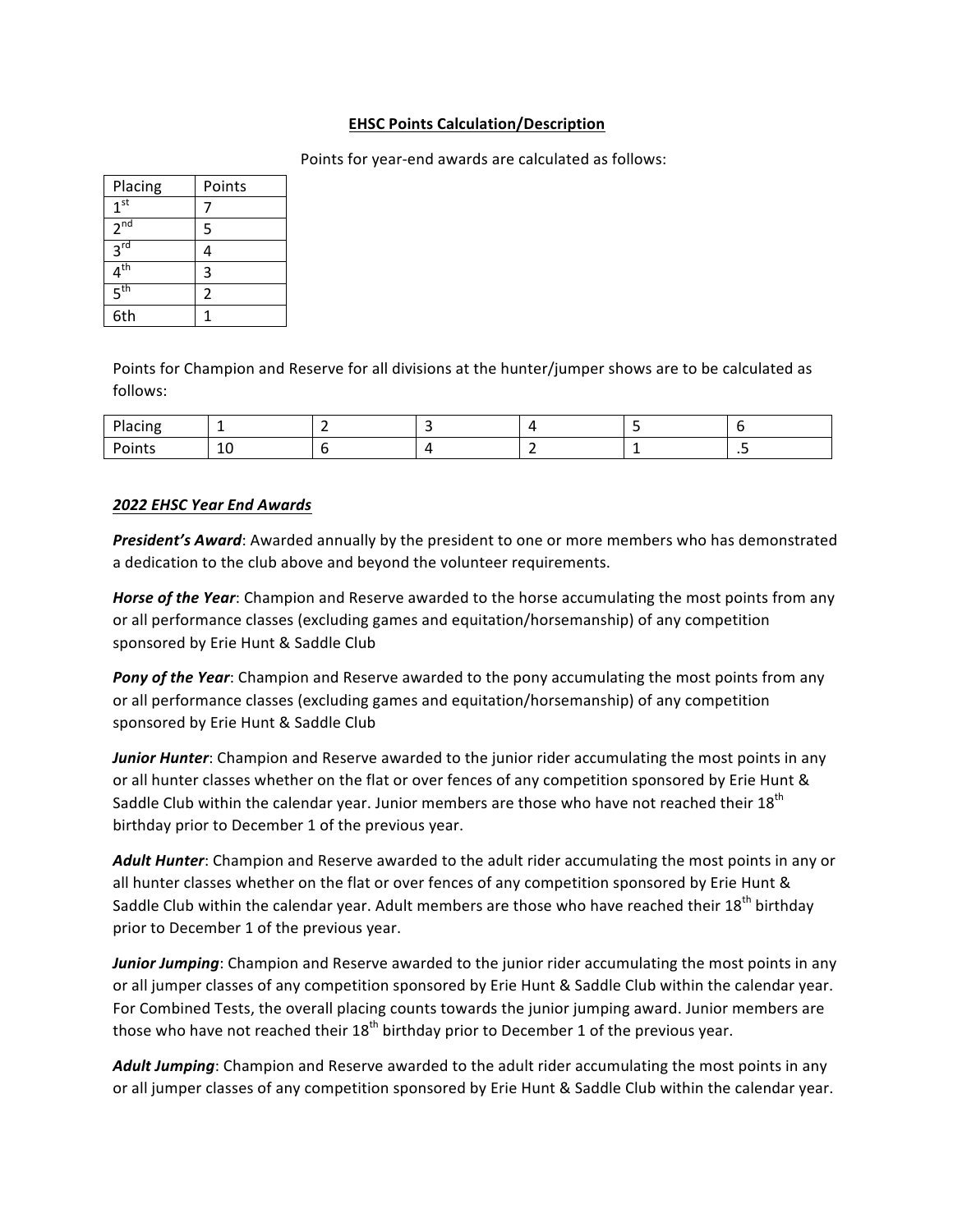For Combined Tests, the overall placing counts towards the adult jumping award. Adult members are those who have reached their  $18^{th}$  birthday prior to December 1 of the previous year.

*Junior Hunt Seat Equitation*: Champion and Reserve awarded to the junior rider accumulating the most points in any or all hunt seat equitation classes whether on the flat or over fences of any competition sponsored by Erie Hunt & Saddle Club (hunter & open shows) within the calendar year. Junior members are those who have not reached their  $18^{th}$  birthday prior to December 1 of the previous year.

Adult Hunt Seat Equitation: Champion and Reserve awarded to the adult rider accumulating the most points in any or all hunt seat equitation classes whether on the flat or over fences of any competition sponsored by Erie Hunt & Saddle Club (hunter & open shows) within the calendar year. Adult members are those who have reached their  $18^{th}$  birthday prior to December 1 of the previous year.

**Walk trot:** Champion and Reserve awarded to the rider accumulating the most points in any walk trot classes of any competition sponsored by Erie Hunt & Saddle Club (hunter & open shows) within the calendar year.

**English Pleasure:** Champion and Reserve awarded to the horse accumulating the most points from any or all performance classes (excluding games and equitation) of any competition sponsored by Erie Hunt & Saddle Club within the calendar year in which the horse is shown under English tack at the open shows and the pleasure division at the hunter/jumper shows.

**Pleasure Pony**: Champion and Reserve awarded to the pony accumulating the most points from any or all performance classes (excluding games and equitation) of any competition sponsored by Erie Hunt & Saddle Club within the calendar year in which the pony is shown under English tack at the open shows and the pleasure division at the hunter/jumper shows.

**Western Pleasure:** Champion and Reserve awarded to the horse or pony accumulating the most points from any or all performance classes (excluding games and equitation) of any competition sponsored by Erie Hunt & Saddle Club within the calendar year in which the horse or pony is shown under western tack at the open shows.

**Mini Horse:** Champion and Reserve awards to the mini horse accumulating the most points throughout the season during the open shows.

*Draft Horse*: Champion and reserve awards to the draft horse accumulating the most points from any or all performance classes (excluding games and equitation) of any competition sponsored by Erie Hunt & Saddle Club within the calendar year.

**Game Horse or Pony**: Champion and reserve awards to the horse or pony accumulating the most points from any and all gaming classes at competitions sponsored by Erie Hunt & Saddle Club within the calendar year.

**Junior Dressage:** Champion and Reserve awards to the junior rider accumulating the most points in dressage classes at any competition sponsored by Erie Hunt & Saddle Club within the calendar year. Junior members are those who have not reached their  $18<sup>th</sup>$  birthday prior to December 1 of the previous year. For Combined Tests, the dressage score counts towards the dressage award.